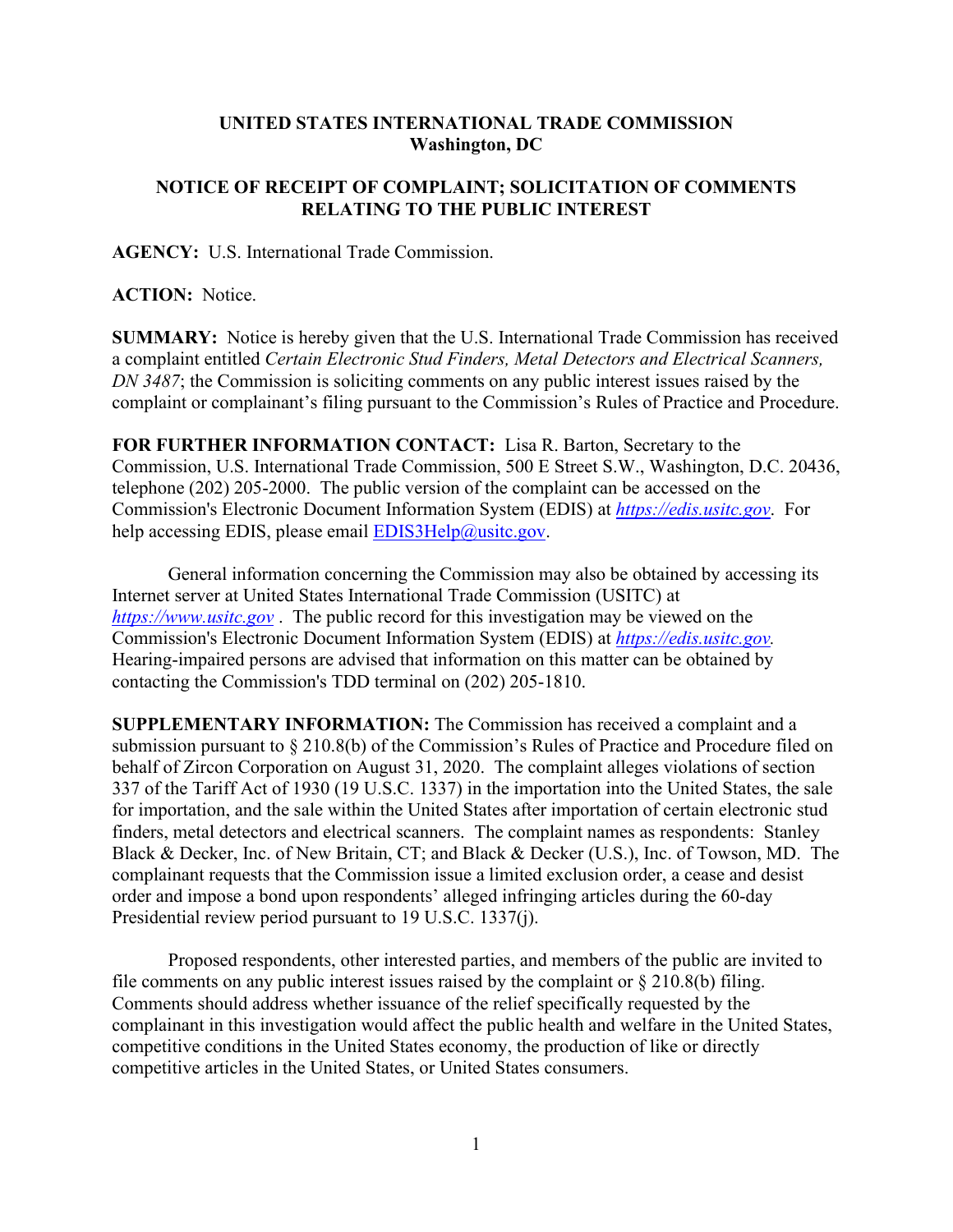In particular, the Commission is interested in comments that:

- (i) explain how the articles potentially subject to the requested remedial orders are used in the United States;
- (ii) identify any public health, safety, or welfare concerns in the United States relating to the requested remedial orders;
- (iii) identify like or directly competitive articles that complainant, its licensees, or third parties make in the United States which could replace the subject articles if they were to be excluded;
- (iv) indicate whether complainant, complainant's licensees, and/or third party suppliers have the capacity to replace the volume of articles potentially subject to the requested exclusion order and/or a cease and desist order within a commercially reasonable time; and
- (v) explain how the requested remedial orders would impact United States consumers.

Written submissions on the public interest must be filed no later than by close of business, eight calendar days after the date of publication of this notice in the Federal Register. There will be further opportunities for comment on the public interest after the issuance of any final initial determination in this investigation. Any written submissions on other issues must also be filed by no later than the close of business, eight calendar days after publication of this notice in the Federal Register. Complainant may file replies to any written submissions no later than three calendar days after the date on which any initial submissions were due. Any submissions and replies filed in response to this Notice are limited to five (5) pages in length, inclusive of attachments.

Persons filing written submissions must file the original document electronically on or before the deadlines stated above. Submissions should refer to the docket number ("Docket No. 3487") in a prominent place on the cover page and/or the first page. (*See* Handbook for Electronic Filing Procedures, [Electronic Filing Procedures](https://www.usitc.gov/documents/handbook_on_filing_procedures.pdf)<sup>[1](#page-1-0)</sup>). Please note the Secretary's Office will accept only electronic filings during this time. Filings must be made through the Commission's Electronic Document Information System (EDIS, *[https://edis.usitc.gov](https://edis.usitc.gov/)*.) No inperson paper-based filings or paper copies of any electronic filings will be accepted until further notice. Persons with questions regarding filing should contact the Secretary a[tEDIS3Help@usitc.gov.](mailto:EDIS3Help@usitc.gov)

Any person desiring to submit a document to the Commission in confidence must request confidential treatment. All such requests should be directed to the Secretary to the Commission

<span id="page-1-0"></span>1 Handbook for Electronic Filing Procedures:

*[https://www.usitc.gov/documents/handbook\\_on\\_filing\\_procedures.pdf](https://www.usitc.gov/documents/handbook_on_filing_procedures.pdf)*